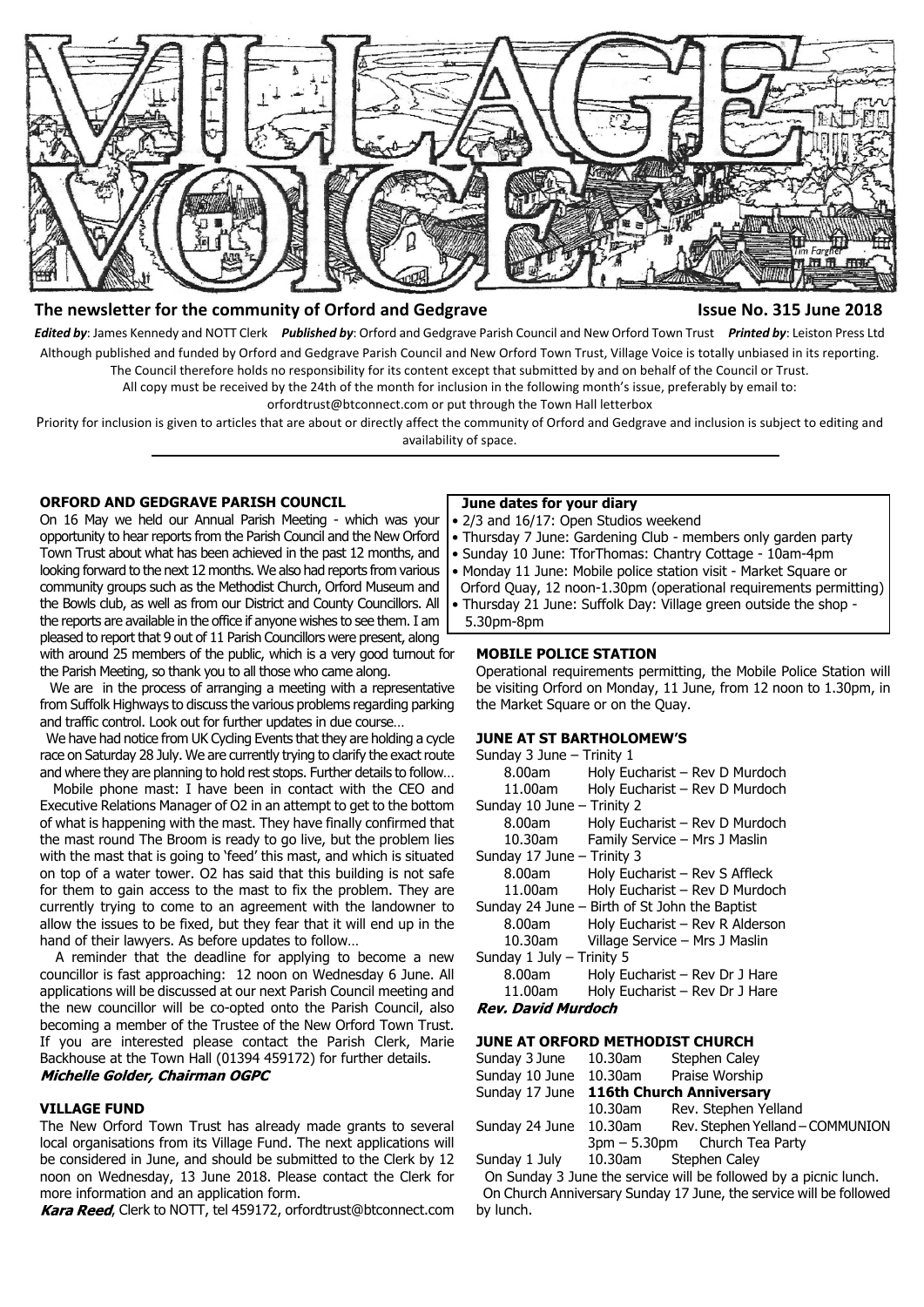On Sunday 24 June there will be a Church Tea Party from 3pm at Sudbourne Village Hall.

 MONDAY TEA ROOM – open as usual from 12 noon-4pm with a summer menu and much more!

 WEDNESDAY LUNCH – this popular weekly event is a bookable meal. THURSDAY Inspirational Painting sessions are on hold until September.

 Advance notice for your diary/calendar – 30th ANNUAL QUAY SERVICE will be held on Sunday 5 August at 6pm.

 Many thanks to poppy knitters who have responded to last month's appeal and are already producing a variety of poppies which will go on sale later in the year - some sold already! **Stephen Caley** 

# **ORFORD CARPET BOWLS CLUB**

We are currently trying to recruit new members to join Orford Bowls club. We meet on Tuesday nights at 7pm between September and March. If you are interested in joining up or would like to have a go, please contact David Emeny on 01394 450687.

# **ORFORD SPORTS AND RECREATION CLUB**

Now that the warmer weather has apparently arrived, more of you are making good use of the external seating areas at the club. It's always good to see everyone making good use of the club and its facilities, so if you haven't been to see us in a while, come up and have a drink/play pool/table tennis/chat/watch the TV and use the free WI FI.

Club nights are Sunday, Monday and Friday nights from 8:30pm. • Saturday 2 June: Disco with the Aricho Roadshow from 8pm.

- Members £2 Non-Members £3.
- Saturday 9 June: The Steve Richardson Memorial Darts Competition. Registration by 7:30pm. Entry £3.
- Thursday 14 June: Bike Meet Night from 6pm. Burger and chips available (bike not compulsory).
- Friday 29 June: Bingo Night from 8pm.

• Saturday 14 July: Live Music with "Heavy Kettle" 8pm<br>
Mark Smy, OSRC Secretary, tel 450358

#### **ORFORD & GEDGRAVE FLOWER SHOW: The 3 'R's at The Flower Show**

Reduce, Re-use, Recycle. This hierarchical directive came from the European Community back in the 1970s, one of the better directives from Brussels! It more important now than ever and is the basis for the '100 % plastic clever' campaign we are running at this year's show. That is CLEVER not CLEAR, as plastic is obviously here to stay. As stated by The Waste and Resources Action Programme, (WRAP) - 'We need to move away from a linear plastics economy, where we take, make and dispose of plastic, and towards a circular system where we keep plastic in the economy and out of the natural environment' - http://www.wrap.org.uk . So, avoiding the use of 'Single Use Plastic', creating awareness of the alternatives and 'recycling etiquette' are our aims at the Show. Hence going back to the 3 'R's.

 To do this we need help! We need volunteers to get involved and help with this initiative beforehand and on Show day – Saturday 25 August. If you feel suitably motivated by this cause please call me on 01394 459732. And anyone else who can help with the Marquee and Field on the day, your help is much needed too. **Alex Smith** 

# **SUFFOLK OPEN STUDIOS – WEEKENDS 2/3 & 16/17 June**

Daphne Gardne: Town Lodge, 13a Town Farm Estate, Orford Nicola Atchley \*: The Old Hayloft, Orford Craft Centre Annie Turner \*: Steven Will \*Sudbourne Park Printmakers, Bothy

Yard & Blacksmiths Forge, Sudbourne Park

Ruth Seabrook: Ashmeads, School Road, Sudbourne

Lisa Berry & Toby Mayhew: 13 Brick Kiln Cottages, Chillesford. \*2nd/3rd June only

Please see www.suffolkopenstudios.org for information.

# **ART AT THE GREAT HOUSE, ORFORD**

Following the success of the first exhibition at the Great House in April, when 24 paintings and etchings by Andrew King and Michael Flint were sold and £700 made for the Alde and Ore Estuary Trust, a second exhibition is planned for July, featuring works by the Sudbourne Park Print Makers, paintings and sculptures from Butley Mills Studio, and a sale of unique ceramics by Geraldine Gerard. The preview evening will be on Friday 6 July and the exhibition will be open to the public from Saturday 7 until Wednesday 11 July. The gardens will be open every day serving tea, coffee and cakes with proceeds going to the AOET. **Fiona Gerard** 

## **GARDENING CLUB**

**Date:** Thursday 7 June (afternoon)

**Topic:** Members only Garden Party at a delightful garden in Sudbourne

**Competition:** The second one (of three) for the Eric Mason Shield – A Posy of Fragrant Herbs

## All Day Workshop with Neill Ludmon: Improve your border design and planting

This was the first time that the Gardening Club has ventured into holding a full day workshop for members and it was a huge success. Thirteen members gathered in Bart's Hall on Friday 20 April where Neill shared his knowledge and skills to help us develop a toolkit for choosing the right plants and creating a balanced border. We also visited a couple of local gardens to put our theory into practice! Thank you very much to the owners of those gardens...

We had delicious refreshments all day including a wonderful lunch and then set to work planning our own borders to scale with the information provided by Neill. We even had the opportunity to test our own soil, most of which turned out to be the regular Ph and of a sandy clay composition. Thank you everyone who contributed to making it such a success. Watch this space for next year!

# Roses - Choosing, Planting and Pruning

At our May meeting Darren Brooks, who is the General Manager of Notcutts Garden Centre in Woodbridge, and his colleague Rob Canham, Panateria Manager, gave us a really interesting and informative talk about roses of all types, how to make your choice of what to buy and how to care for them. He also kept us up to date with the latest organic product and told us about the benefits of Mycorrhizal Fungi! So, we all went home with rose identification tips and lots of jobs to do including weeding around our roses and feeding them more often!

# **Everyone welcome! Advance Booking Now for:**

**Date:** Wednesday 4 July (whole day)

**Activity:** Coach trip to East Ruston Old Vicarage Garden, Norfolk **Time and place**: Leaving Orford at 9 am with pick-ups at Sudbourne and Snape

#### **Cost:** £25

These gardens are very well known and have featured in all the gardening magazines, on television and they are now an RHS Partner Garden. They were established in 1973 by Alan Gray and Graham Rodeson who created a 32-acre design which incorporates exuberant and innovative planting alongside a more traditional design. There are surprises around every corner and through many vistas, and the garden continues to develop. Bring your own picnic

# or lunch inside the garden from 12 noon. Coffee stop en route.<br>2018 Tasters for those who like to come as guests or would like to join:

 **•** Saturday 25 August – Flower Show at which we will have a stall and you can meet members, buy plants and vegetables – donations very welcome!

 • Friday 7 September – Foraging for lunch with Vivia Bamford and at the Froize with David Grimwood

 • Thursday 4 October – Drought Resistant Planting with Ben Potterton of Blacksmiths Nursery

 • Thursday 1 November – Colour Theory for Gardeners with Neill Ludmon

Do come and join us.**Polly Sharkey**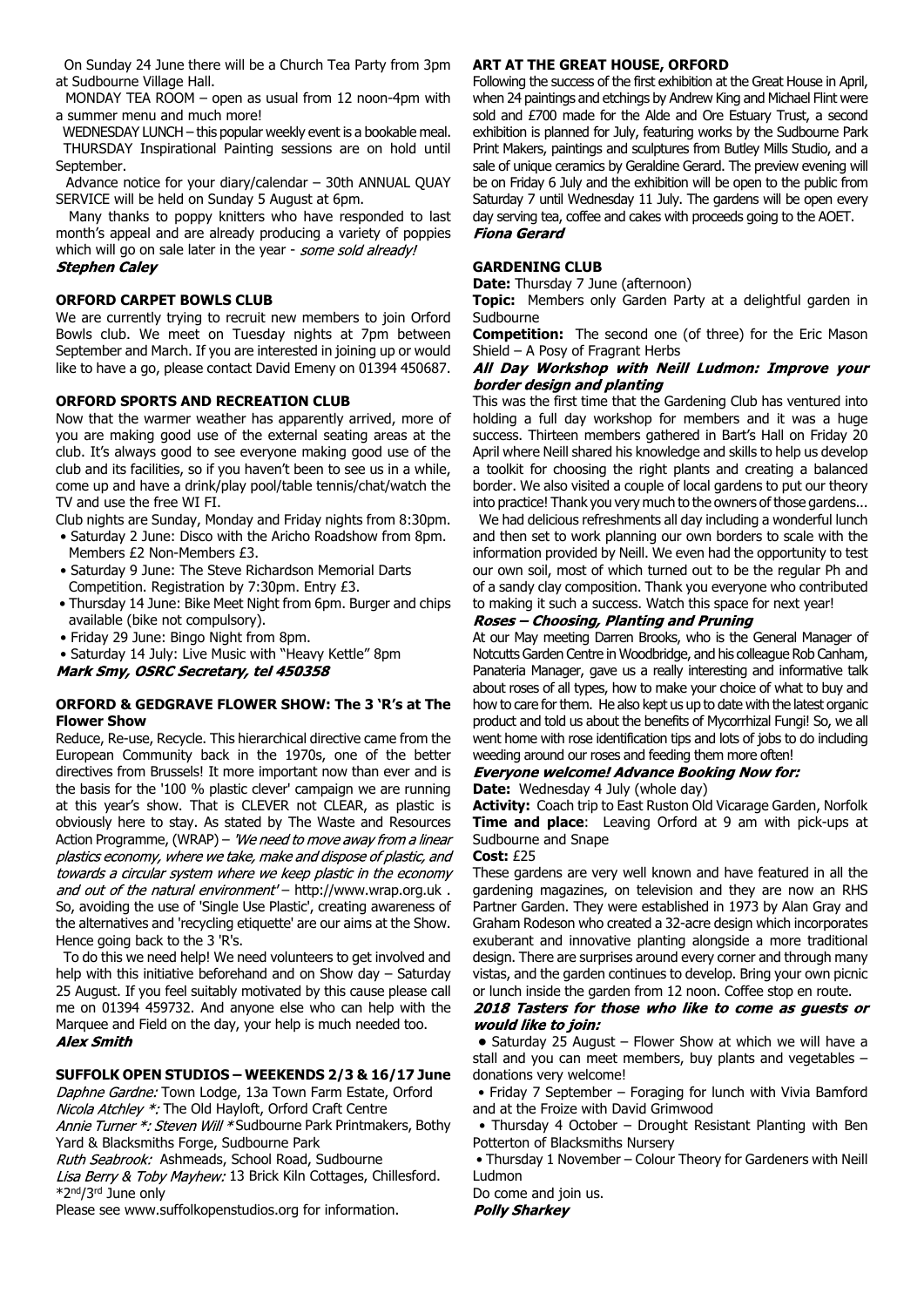## **THE SAILING CLUB**

The Sailing Club is offering Taster Sailing sessions again. These are open to anyone. No experience is required. Children must be 8+ and all should be able to swim and be confident in water. These sailing sessions are aimed at local families to create an opportunity to experience sailing on the river without any future commitment. There is a £5 charge per session. These will start on Wednesday 6 June for five consecutive weeks (5 -6.30pm). Also Sunday 24 June and Sunday 2 and 9 July (1030-1200). Should you be interested please contact **Sheena Barrow** 07867 978770, sheenambarrow@btinternet.com

# **SUDBOURNE HALL CRICKET CLUB**

We have got off to a good start this season with three league games so far and one friendly, and remain unbeaten at the time of going to press! We were promoted last season and now occupy second position in the Two Counties League division 6 (Essex & Suffolk). We have harder games to come but we feel relatively comfortable in the new league and, as ever, it's always dependent on who is available to play at any one time. Our star batsman so far has been Sudbourne resident Joe Scarce who has been playing at the club for around 15 years, along with stalwarts like Peter Clift and Rob Jenkin, who I'm sure are known to many Orford residents. Peter is playing in his 50th year at the club which is an incredible achievement, and Rob isn't far behind him in his 46th! We have also started to attract a younger generation which is very pleasing – and excellent news for the future of the club. We are often told by the opposing teams what a beautiful ground we have and we know we are blessed to play in our idyllic location, down the drive at Sudbourne Park. We have an increased following and often get a few dozen spectators on a lovely day! More are always welcome.

We are always looking for new members and currently we have around 24 registered players, so there is now competition for places, which is unusual! We also play a few friendly matches at home, and so there should be just enough cricket for most abilities and ages. We have nets every Thursday from 6pm- 7:30pm and new players are welcome to get in touch via our website at www.sudbournehall.play-cricket.com.

 We will update you next month on our efforts in June when we will be facing some stronger opposition!

**Scott Hunt, Club Captain** 

#### **T4THOMAS 2018**

The annual 'T4Thomas' will be held this year on Sunday 10 June. Usual format, usual venue! Please come along to Chantry Cottage any time between 10am and 4pm and enjoy coffee, teas, cakes and lunches throughout the day in aid of the Thomas Marshall Education Fund, raising money to help support education in rural Mozambique. We have a lot of exciting news to share with you about recent success stories, developments and projects and how monies that you have helped to raise over the past year have been spent. Look forward to seeing you all again for what we hope will be another successful 'T4T'.<br>Wendy & Guy Marshall

## **OPEN GARDEN – WITH DONKEYS! THANK YOU!**

The open garden at 4 Toller Close, Orford, on Saturday 26 May raised £532 to be divided between Orford School and the AOEP. Bric-a-brac and plants were sold, cake and ice cream was consumed, and the donkeys behaved immaculately. Thank you to everyone who helped out and to people who donated. **Anna Hills** 

#### **THE CHILDREN'S SOCIETY – THANK YOU!**

Thank you to all box-holders who put their small change into their boxes throughout the year and helped to raise a record £491.10 this year. Thank you also for coming to my coffee morning last month and helping raise a further £181.40. Please let me know if you would like to have a collection box of your own. Many thanks again. Fiona Raison, Children's Society - Local Secretary

# **ORFORD FIRE STATION OPEN DAY – THANK YOU!**

The crew of Orford fire station would like to thank all those who supported our open day held on 5 May. A special thank you to the wives and partners of the crew who made cakes and served refreshments on the day, to Orford General Store and those who supported or donated to make the day such a success. Through kind donations and the sale of The Firefighters Charity items £316.85 was raised. We will be holding a car wash also in aid of The Firefighters Charity on Saturday 16 June from 10am until 2pm at the fire station. **Neil Jacobs** 

#### **FREE CONCERT AT ST BARTHOLOMEW'S**

Britten Youth String Orchestra from The Netherlands will be playing an evening concert of music for strings by Warlock, Rachmaninov, Berlin, Grieg, Bloch and Shostakovich at St Bartholomew's Church, Orford on Saturday 21 July at 7pm. Free entry, with a retiring collection towards the Church.

#### **THE PENINSULAR PRACTICE APRIL NEWSLETTER**

Travel Vaccinations: The surgery offers travel vaccinations to our patients but PLEASE REMEMBER we do not have last minute appointments. You need your vaccines at least 8 weeks before departure. You need to book a travel appointment with a nurse for an **initial consultation** we will inform you of any vaccinations needed. This may mean more appointments as we do not stock all travel vaccines and some vaccines cannot be given together.

**Surgery Closures:** Staff Meeting – Wednesday 6 June 2018 13.30-16.00, GP Training Closure – Thursday 28 June 2018 13.00-18.30

# **FREE HEALTH CHECKS AT STATION HOUSE, CAMPSEA ASHE**

NHS/One Life Suffolk are offering FREE NHS health checks to access your general health and your risk of cardiovascular disease. You need to be: 40 to 74 years old, not had an NHS health check in the last five years, resident in Suffolk, Norfolk or Essex, no current diagnosis for heart disease, high blood pressure, high cholesterol, diabetes, stroke, kidney disease or vascular dementia. 10.30 to 16.30 Friday 8 June and Friday 13 July at Station House, Campsea Ashe – call 01473 718193 to book.

#### **SUFFOLK DAY: THURSDAY 21 JUNE 2018**

It is nearly upon us. Let's hope you are all getting excited because there is a lot happening this year.

 Firstly, I would like to thank the following local businesses for their generous support: Greenwell Farms, the Crown & Castle, MBD Interiors, Pinney's of Orford and Pump Street Bakery. Thanks to them we are able to have live music again this year, and, in addition, a balloon artist. The venue is the area in front of Orford Craft Centre, the Village Green and The King's Head Car Park, so plenty of space for all. I have heard from many people who would like to have a stall but if you haven't got back to me and confirmed yet please could you do so over the next couple of days. Posters will start to go up over the next week. So save that spot on your agenda from 5.30pm til 8pm on Thursday 21 June for the second Suffolk Day Celebrations. Ian Ballantine, thekingsheadorford@gmail.com

## **ORFORD GENERAL STORE**

We have finally completed the challenge we gave ourselves to reduce prices and ensure our products are competitively priced across the whole shop. Sue Gadd has been busy working away in the office for a month to ensure all our products are priced at manufacturers' recommended retail prices or less!

 This has been a major exercise for us and one which we were determined to complete to ensure the future sustainability of our little shop. Obviously, this will impact on our profit margins, but we hope that by completing this task we will gain your additional support and loyalty and that you will possibly purchase more items from us, as opposed to using the major supermarkets.

We are never going to have the buying power of the major retailers, but we do try to be as competitive as possible, and to run several of our own very reasonably priced promotions. Next time you are in Orford, why not come and take a look to see how far we have come?

We also have our own Loyalty card scheme, which gives